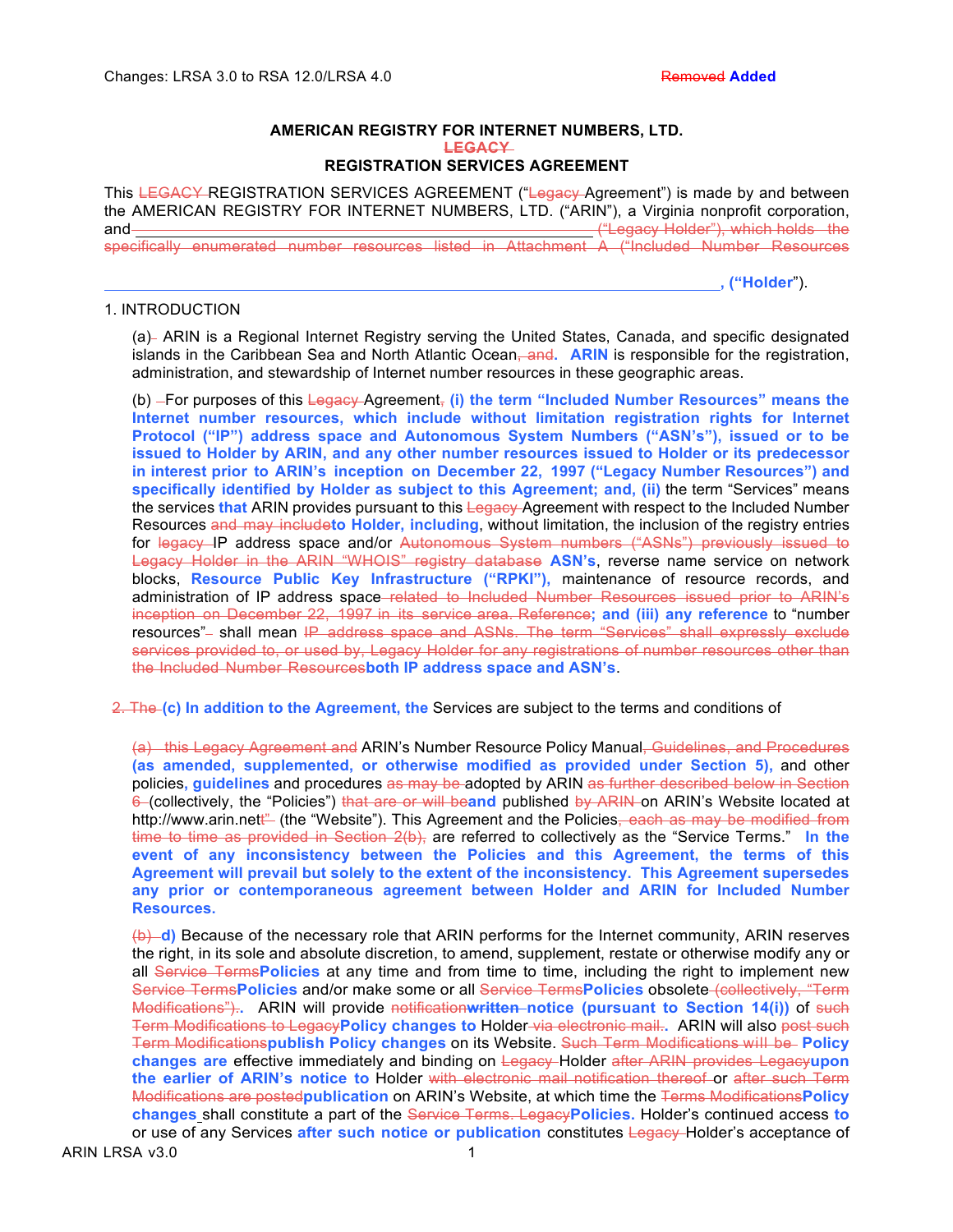such Term Modifications**Policy changes.**

(c) Except for Section 7,**e) ARIN may only modify the terms of** this Legacy Agreement only covers the Included Number Resources. Any other number resources held by **under** the Legacy Holder pursuant**following circumstances:**

**(1) The Board finds an immediate and compelling need** to an existing Registration Services **amend the** Agreement ("RSA")**due to a definable, discrete, identifiable change in relevant statute** or not described herein are not covered by **caselaw; or**

**(2) Upon recommendation of the Board and ratification by Member vote.**

**Upon ARIN changing** the terms of this Legacy Agreement; provided, however, Section 7 of this**, ARIN will provide notice of change in writing delivered by any of the following methods: (i) hand delivery, (ii) certified U.S. or international mail, return receipt requested, postage prepaid, (iii) reputable overnight courier. The effective date of such a change shall be no earlier than 90 days from the notice. ARIN will also publish the revised terms of the** Agreement applies to all number resources held by Legacy Holder**on its Website. Holder's continued access to or use of any Services after such notice or publication constitutes Holder's acceptance of the revised terms**.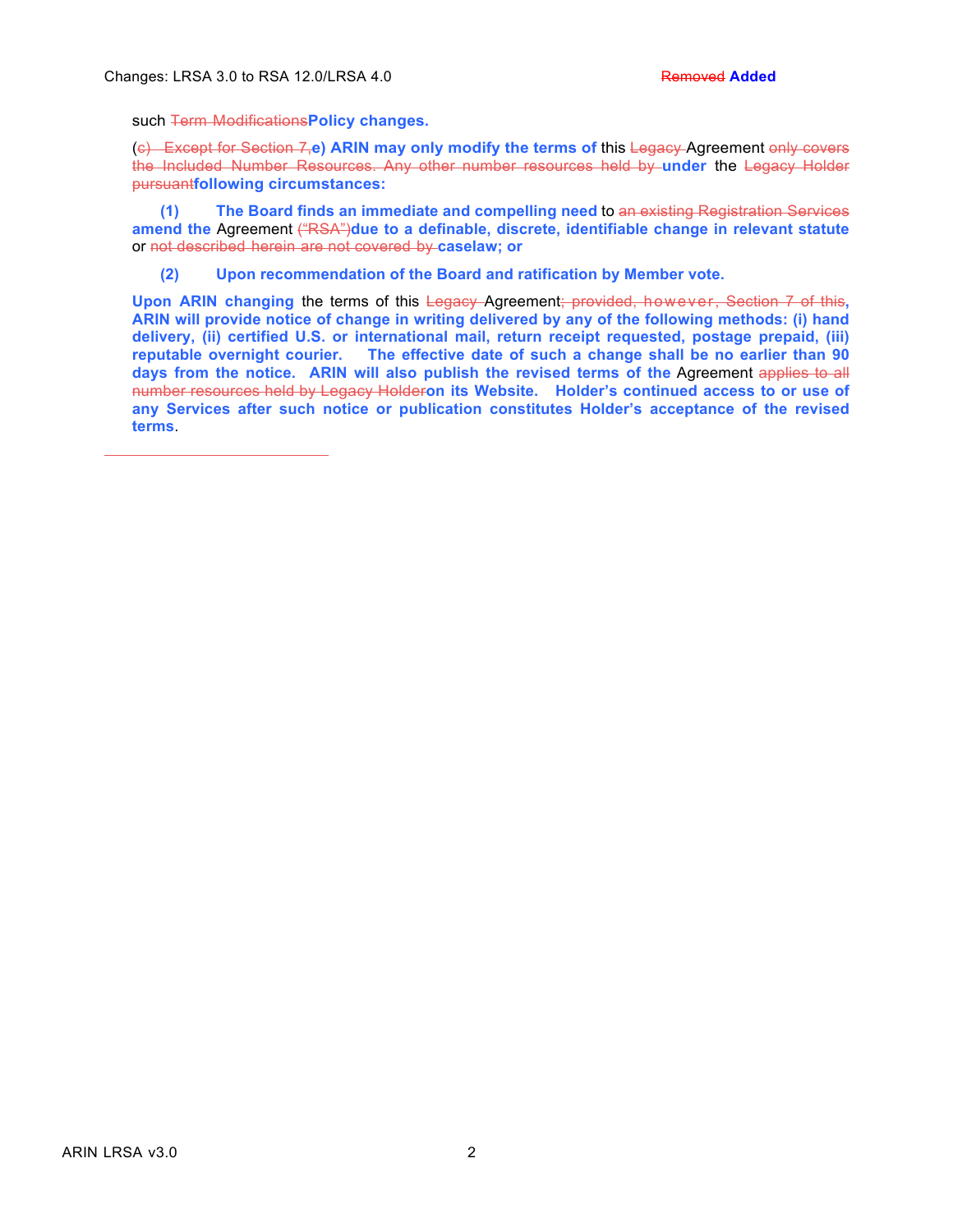#### $\overline{a}$

#### **2**. CONDITIONS OF SERVICE

(a) Compliance. In receiving or using any of the Services, Legacy Holder must comply with the Service Terms. In the event of any inconsistency between the Policies and this Legacy Agreement, the terms of this Legacy Agreement will prevail.

(b)  $-$ Provision of Services and Rights. Subject to  $\frac{L}{Q}$  Holder's on-going compliance with its obligations under the Service Terms, including, without limitation, the payment of the fees (as set forth in Section 54), ARIN shall (i) provide the Services to Legacy-Holder in accordance with the Service Terms and (ii) grant to Legacy-Holder the following specified rights:

- (1) (1) The exclusive right to be the registrant of the Included Numbers**Number** Resources within the ARIN database;
- (2) (2) The right to use the Included Numbers**Number** Resources within the ARIN database; and
- (3)  $(3)$  The right to transfer the registration of the Included Number Resources pursuant to the Policies.

Legacy Holder acknowledges that other registrants with ARIN have rights that intersect or otherwise impact Legacy Holder's rights and/or use of the Included Number Resources, including, but not limited to, other registrants benefiting from visibility into **the** public portion**portions** of registrations of the Included Number Resources as further described in the Policies.

(c) Information and Cooperation. Legacy-Holder has completed an application provided by ARIN for one or more Services -(the "Application"). Legacy Holder must -(i) promptly notify ARIN if any information provided in the Application changes during the term of this Legacy Agreement, and (ii) **make reasonable efforts to** promptly, accurately, and completely respond**provide any information or cooperation required pursuant to the Service Terms or in response** to any inquiry **or request** made to Legacy Holder by ARIN during the term of this Legacy Agreement. In addition, Legacy Holder shall promptly provide ARIN with complete and accurate information, and cooperation as required by any Service Terms or that ARIN requests in connection with ARIN's provision of any of the Services to Legacy Holder. If Legacy Holder does not provide ARIN with such information or cooperation that ARIN requests, ARIN may take such failure into account in evaluating Legacy-Holder's subsequent requests for transfer, allocation or assignment of additional number resources, or requests for changes to any Services.

(d) -Prohibited Conduct By Legacy-Holder. In using any of the Services, Legacy-Holder shall not: (i) disrupt or interfere with the security or use of any of the Services;- (ii) violate any applicable laws, statutes, rules, or regulations; or (iii) assist any third party in engaging in any activity prohibited by any Service Terms.

(e) Cooperation With Government Authority. ARIN shall have the right, without liability or notice to Legacy Holder, to cooperate and comply with all applicable laws, statutes, rules, or regulations and all government or judicial inquiries or orders **("Orders")** with respect to Legacy Holder's use of any Service. ARIN shall have the right, without liability or notice to Legacy Holder, to follow any court order or direction from a governmental authority**Order** concerning any number resources or Legacy Holder's use of any Service, including an order**Order** to stop any Service or to terminate this Agreement. **ARIN shall, when legally permitted and to the extent allowed by an Order, notify Holder within a reasonable amount of time after receipt of an Order.** 

 $(f)$  Content Control. Legacy Holder acknowledges that ARIN does not have the ability to control or influence content accessible through or facilitated by those who receive number resources, directly or indirectly, from ARIN.

4**3**. USE OF THE ARIN DATABASE

(a)  $-A$ uthorization. The Administrative Point of Contact  $-(\text{POC})$  -will be an employee designated by Legacy Holder who will be the principal point of contact between Legacy Holder and ARIN with respect to the Included Number Resources in the ARIN registry database, and have the sole right to designate other qualifying POCs of Legacy Holder with authority to modify the Included Number Resources in the ARIN registry database ("Authority"). The Administrative POC will also facilitate Legacy Holder's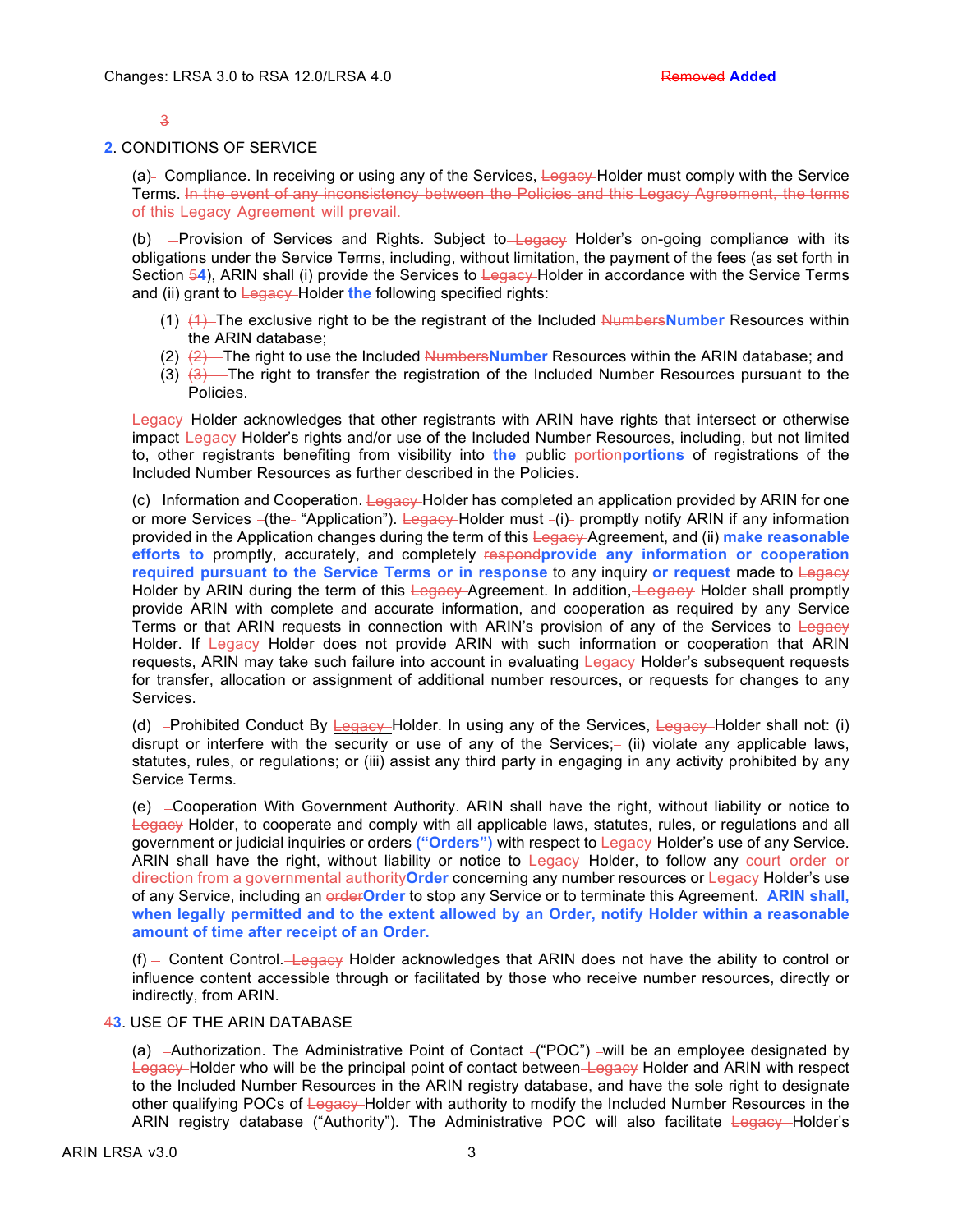compliance with the terms and conditions of this Section 4. Legacy**3. Upon ARIN's request,** Holder will promptly provide ARIN with all**accurate** documentation and information regarding the **identity of the**  Administrative POC and **any** other POCs that ARIN requests. Legacy**with the authority to act on behalf of Holder.** Holder must notify ARIN immediately**promptly** if: (i) the relationship between a POC and Legacy Holder is terminated; (ii) a POC's Authority is to be revoked; (iii) Legacy Holder has any reason to believe that a POC has granted or will grant a third party unauthorized access to the ARIN registry database or any portion thereof; **or** (iv) Legacy Holder has any reason to believe that a POC should not be trusted with respect to the ARIN registry database or any Services; or (v) if Legacy**if** Holder wants to designate a different Administrative POC. Notices to ARIN under this Section 4**3**(a) must be given by e-mail to hostmaster@arin.net hostmaster@arin.net or submitted through an authorized account via ARIN Online and will be effective when acknowledged as received by ARIN.

(b) -Responsibility for Directory Services Data. Legacy Holder is responsible for the timely and accurate maintenance of directory services data (WHOIS) **with respect to the Included Number Resources,** as well as data concerning any organization to which Legacy Holder further sub-delegates number resources**the Included Number Resources**.

 $(c)$  Legacy Holder Liability for Acts and Omissions. Legacy Holder is solely and exclusively responsible for all acts and omissions of its POCs and/or others acting by or on behalf of Legacy Holder, whether or not authorized in law or in fact. Legacy Holder is solely and exclusively responsible for the security of its access to and use of number resources**Included Number Resources** in the ARIN registry database, and **for** any loss or damage that Legacy Holder suffers based on any**its** access thereto or use thereof**of the ARIN registry database**.

#### 5. APPLICABLE**4.** FEES AND PAYMENTS REGARDING INCLUDED RESOURCES

(a) Legacy Maintenance Fee. The Legacy Maintenance Fee pursuant**Fee Schedule. As a condition precedent** to this Legacy Agreement shall be \$100 per year until January 1, 2013. After that date, Legacy**ARIN's duty to provide any Services,** Holder shall be required to pay ARIN **for providing** the currently**Services in accordance with ARIN's Fee Schedule for Included Number Resources, which is available on the Website. ARIN will have the right to change the Fee Schedule** applicable Legacy Maintenance Fee as currently **to one or more Services, which change will be** posted on ARIN's Website. ARIN will send an invoice to prompt such payment before the due date. ARIN may increase the Legacy Maintenance Fee after December 31, 2013the Website, provided that (i) the Legacy Maintenance Fee **ARIN must set its fees in an open and transparent manner through the ARIN community consultation process. Legacy maintenance fees** cannot exceed the maintenance fee**fees** charged to comparable non-legacy holders for the maintenance service**registration services** as set forth in ARIN's Standard Fee Schedule as posted on ARIN's Website for comparable number resources, and (ii) ARIN must set these fees in an open and transparent manner through the ARIN community consultation process. The Legacy Maintenance Fee will be waived through the year 2013 if Legacy Holder has returned a portion of its Included Number Resources**.**

**(b) Initial Fees in Advance of Service. Prior to ARIN providing Holder with Services, Holder shall pay ARIN any applicable "initial fees" as set forth in the Fee Schedule, as well** as described by ARIN's then-current Policies. ARIN shall accept the return of any IPv4 address blocks with a prefix size of /24 or shorter.**any presently outstanding fees due to ARIN.** 

(b) Maintenance**(c)** Fee Notices and Outcomes. Legacy Holder will be notified in writing by an invoice from ARIN to pay its annual maintenance fee.**fees.** Such invoice will be sent approximately at least 30 days before itpayment is due. If Legacy-Holder does not pay the Legacy Maintenance Fee or other fees payable**fees due** to ARIN under this Legacy Agreement when due, ARIN shall provide a second written notification**notice** to the Legacy Holder that will constitute the notice of delinquency (the "Delinquency Notice"). If Legacy Holder fails to make payment in response to the Delinguency Notice within thirty (30) days after ARIN provides**the date of** such Delinquency Notice, ARIN shall provide Legacy Holder with a final delinquency written notice, by e-mail and postal mail, and attempt**make reasonable efforts** to reach **Holder** telephonically (the "Final Delinquency Notice"). If, for any reason, Legacy Holder has not made such payment within thirty (30) days after ARIN provides the Final Delinquency Notice-or ARIN is unable to contact Legacy Holder within thirty (30) days after ARIN provides the Final Delinquency Notice, ARIN has the right to: (i) stop providing Services, and/or (ii) after a total of**if any invoice** 

ARIN LRSA v3.0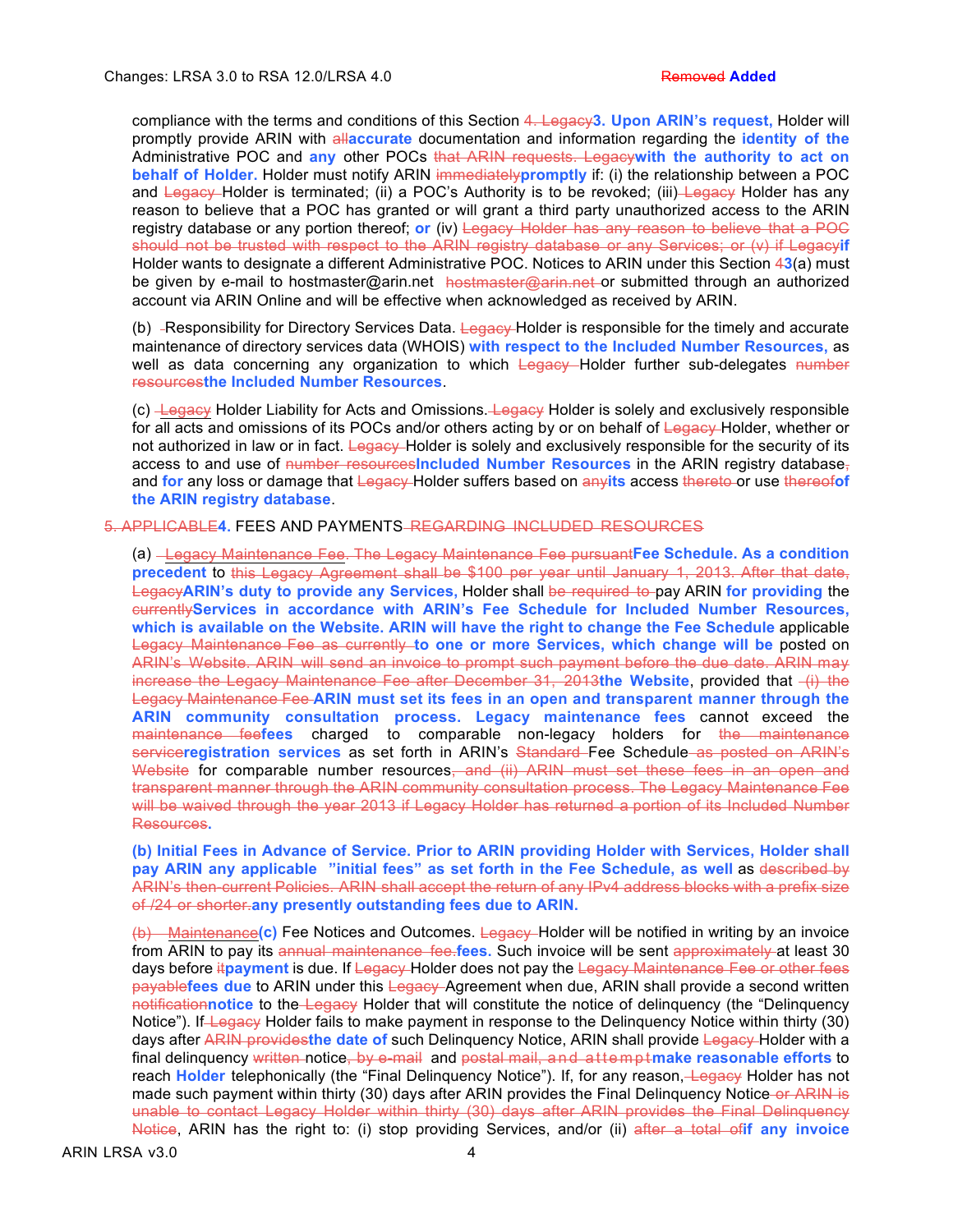**remains unpaid six (6)** months after the feepayment was due, terminate this Legacy Agreement and revoke the Included Number Resources. If the Services wereare stopped–pursuant to Section 5(b)(i), Legacy**,** Holder may have the Services restored if it brings its account current before revocation. Any Included Number Resources revoked pursuant to Section 5(b)(ii) shall be held by ARIN for not less than three (3) months from the date of revocation before they are reissued. To the extent the Included Number Resources have been revoked but not reissued by ARIN, Legacy Holder may seek to have such Included Number Resources restored if it contacts ARIN, brings its account current, pays an additional fee that ARIN may prescribe on its Legacy Fee Schedule, and signs the then-current Legacy Registration Services Agreement.

(c) **d)** No Refunds. All fees paid by Legacy Holder to ARIN are **deemed fully earned upon receipt and are** nonrefundable.

## 6**5**. CURRENT AND FUTURE POLICIES

Pursuant to ARIN's Policy Development Process ("PDP"), ARIN maintains the Policies and may at any time in its sole and absolute discretion amend the Policies, implement new policies  $-($ which once amended or implemented, will be considered **becomes part of** the Policies), or make certain**revoke existing** Policies obsolete. Such amendments or new Policies shall be binding upon Legacy-Holder immediately after they are posted**upon publication** on ARIN's Website. Legacy Holder acknowledges and agrees it has read, understands, and agrees to be bound by and comply with the Policies, **(**as may be amended or implemented, **from time to time),** except to the extent those**the** Policies conflict with the terms of this Legacy Agreement.

# 7**6**. REVIEW OF LEGACY HOLDER'S NUMBER RESOURCES

Whenever a transfer or additional IP address space is requested by Legacy Holder, ARIN may review Legacy Holder's utilization of previously allocated or assigned number resources and other Services received from ARIN to determine if Legacy-Holder is complying with the Service Terms. Except as set forth in this Legacy Agreement, (i) ARIN will take no action to reduce the Services currently provided for Included Number Resources due to lack of utilization by the Legacy Holder, and (ii) ARIN has no right to revoke any Included Number Resources under this Legacy Agreement due to lack of utilization by Legacy Holder. However, ARIN may refuse to permit transfers to Legacy Holder or additional allocations of number resources **to Holder** if Legacy Holder's Included Number Resources are not utilized in accordance with Policy.

## 8**7**. NO PROPERTY RIGHTS

Legacy Holder acknowledges and agrees that: - (a) -the number resourcesIncluded Number Resources are not property - (real, personal, or intellectual) - of Legacy Holder; (b) Legacy Holder does not and will not have or acquire any property rights in or to any number resources for any reason, including but not limited to, by virtue of this Legacy Agreement or the prior issuance of any number resources to it or any access or use thereof by Legacy Holder; (c) Legacy Holder will not attempt, directly or indirectly, to obtain or assert any patent, trademark, service mark, copyright, or any other form of intellectual, proprietary, or property rights in any number resources in the United States or any other country; -and (d) Legacy Holder will transfer or receive number resources**Included Number Resources** in accordance with the Policies.

# 9**8**. IMPACT OF VOLUNTARY RETURN OF INCLUDED NUMBER RESOURCES

Legacy Holder may voluntarily return to ARIN any portion of the Included Number Resources. If Legacy Holder returns any portion of the Included Number Resources, it may be eligible for certain benefits, including partial or permanent reduction in ARIN fees**,** as ARIN may from time to time prescribe.

# 10**9**. REPRESENTATIONS AND WARRANTIES

(a) By Each Party. Each party represents and warrants to the other party that: (i**a**) it has the full power and authority to enter into and perform its obligations under this Legacy Agreement. (ii) the assent to and performance by it of its obligations under this Legacy Agreement do not constitute a breach of or conflict with any other agreement or arrangement by which it is bound<del>, or any</del>; (c) it will comply with this Agreement, the Policies and all applicable laws, regulations, or rules, and  $-\frac{1}{1}$  (d) this Legacy Agreement constitutes a legal, valid, binding, and an executory obligation of the parties executing or assenting to this Legacy Agreement, enforceable in accordance with its terms and conditions.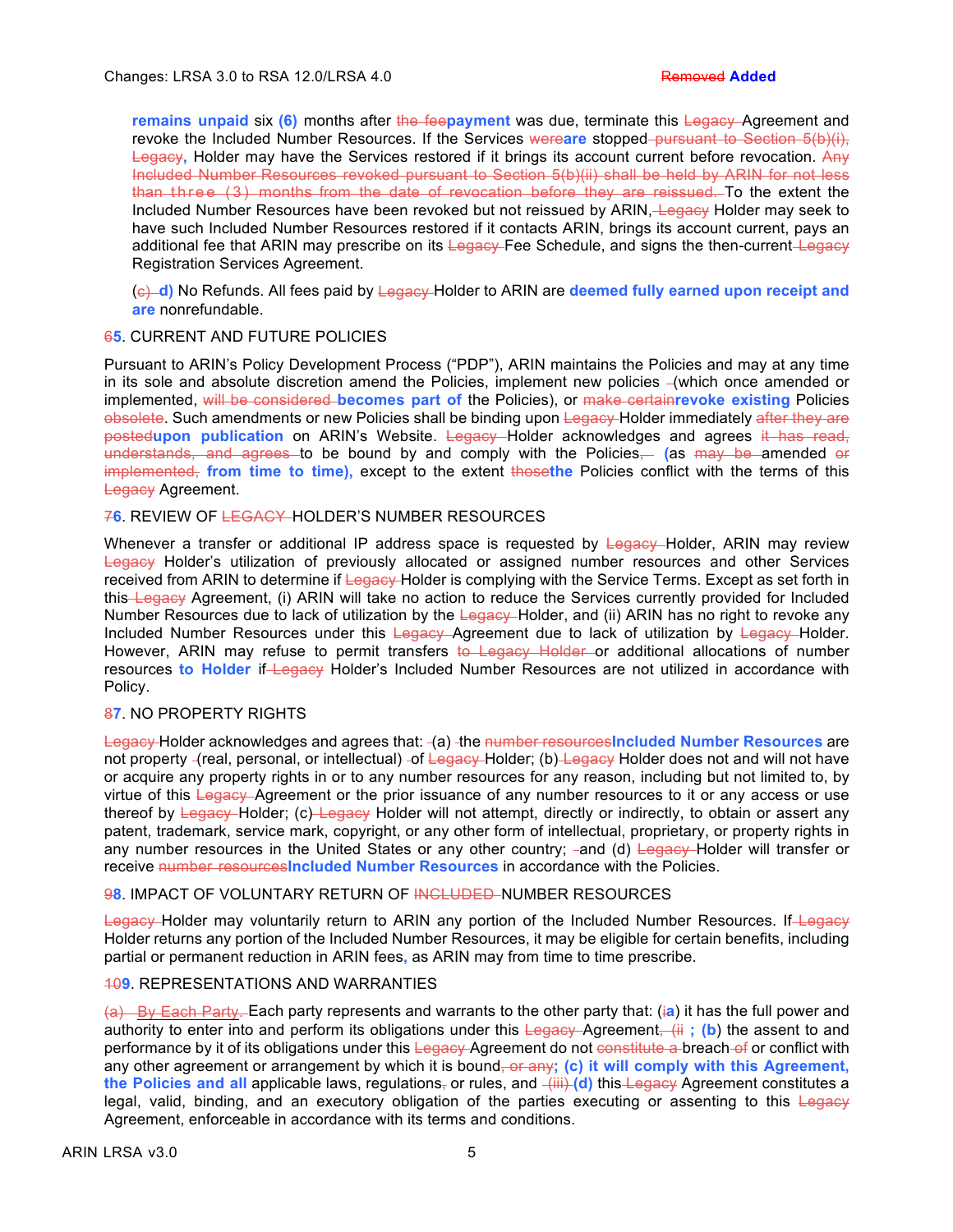(b) By Legacy Holder. Legacy Holder hereby represents, warrants and covenants to ARIN that Legacy Holder will comply with the Service Terms and all applicable laws, rules, and regulations in its use of any and all Services.

# 11.**10.** BANKRUPTCY

(a)  $-If$  Legacy Holder: (i) files any petition under any chapter of the Title 11 of the United States Bankruptcy Code (the "Bankruptcy Code") or other insolvency or bankruptcy law; or (ii) has a petition filed against it under any insolvency or bankruptcy law; or (iii) makes a general assignment for the benefit of creditors, has a receiver appointed for it, or a trustee takes possession of all or substantially all of Legacy Holder's assets; or (iv) dissolves, liquidates or ceases its normal business, or indicates its intent to dissolve, liquidate, or cease its normal business operations (each of the foregoing, a "Bankruptcy Event"), Legacy Holder will promptly provide written notice thereof to ARIN. Upon such notice, or if ARIN otherwise learns of the occurrence of a Bankruptcy Event, ARIN may take such appropriate or lawful action, including, but not limited to, intervening in such Bankruptcy Event, to preserve its rights under this Legacy Agreement, including, but not limited to, ARIN's rights under Section 8. Legacy**7.** Holder agrees to consent to ARIN intervening in any such Bankruptcy Event and taking such other appropriate or lawful actions as ARIN determines, in its sole and absolute discretion, so that ARIN can protect its rights under this Legacy Agreement, including, but not limited to, Section 8**7**.

(b)  $\frac{\text{Logacy} - \text{Holder acknowledges and agrees that this *Legacy* Agreement is executor.}$ 

(c) Legacy Holder further hereby acknowledges and agrees that none of the number resources, none of the Services, or nothing else provided by or on behalf of ARIN in connection therewith is or will be the property (real, personal, or intellectual) of Legacy Holder's bankruptcy estate within the meaning of Section 541 of the Bankruptcy Code.

(d) Upon the occurrence of a Bankruptcy Event, such Bankruptcy Event or any other event of default or breach under this Legacy Agreement shall constitute "cause" pursuant to Section 362(d) of the Bankruptcy Code for granting ARIN relief from the automatic stay or any other applicable injunction to exercise ARIN's rights and remedies under this Legacy Agreement, and Legacy Holder shall, and hereby does, consent to such relief.

## 12.**11.** INDEMNIFICATION

(a) Legacy Holder shall indemnify, defend, and hold harmless ARIN and its parent, subsidiaries and other affiliates, each of their respective predecessors, successors and assigns, each of their respective employees, representatives, agents, attorneys, advisors, trustees, directors, officers, managers, and members (collectively, the "Indemnified Parties") from any and all claims, demands, disputes, actions, suits, proceedings, judgments, damages, injuries, losses, expenses, costs and fees (including costs and fees associated with attorneys, accountants, investigators and experts), interests, fines and penalties of whatever nature, character or description, whether known or unknown, anticipated or unanticipated, fixed or contingent, now existing or which may hereafter accrue (collectively, "Claims") brought or asserted **by a third party against any of the Indemnified Parties alleging facts or circumstances that, in any way,** whether directly or indirectly, relate to<sub>r</sub> or arise from<sub>r</sub> or may be connected in connection with: (1) any authorized or unauthorized access to or use of any Service or any Included Number Resources by Legacy Holder or any of Legacy - Holder's - parent, subsidiaries - or other affiliates, or any of their respective predecessors, successors — or assigns, or any of their respective — directors, officers, managers, shareholders, members, partners, employees, representatives, agents, advisors, or other persons acting by, through, under or in concert with any of them (each an "Indemnifying, a "Holder" Party" and collectively the "Indemnifying**Holder** Parties"); (2) any authorized or unauthorized access to or use of the any Service or any Included Number Resources by any person who acquired authorized or unauthorized access to or use of any Service or any Included Number Resources by or through an Indemnifying **a Holder** Party; and/or (3) any breach by Legacy Holder or any other Indemnifying Parties of any Service Terms **by Holder or any other Holder Party**.

(b) ARIN may, in its sole and absolute discretion, control the disposition of any Claim at Legacy Holder's sole cost and expense. If ARIN permits Legacy Holder to control the disposition of any Claim, (1) Legacy**(b)** Holder shall keep ARIN informed of and consult with ARIN in connection with the progress of **any** such Claim, (2) Legacy**.** Holder shall not settle, compromise, or in any other manner dispose of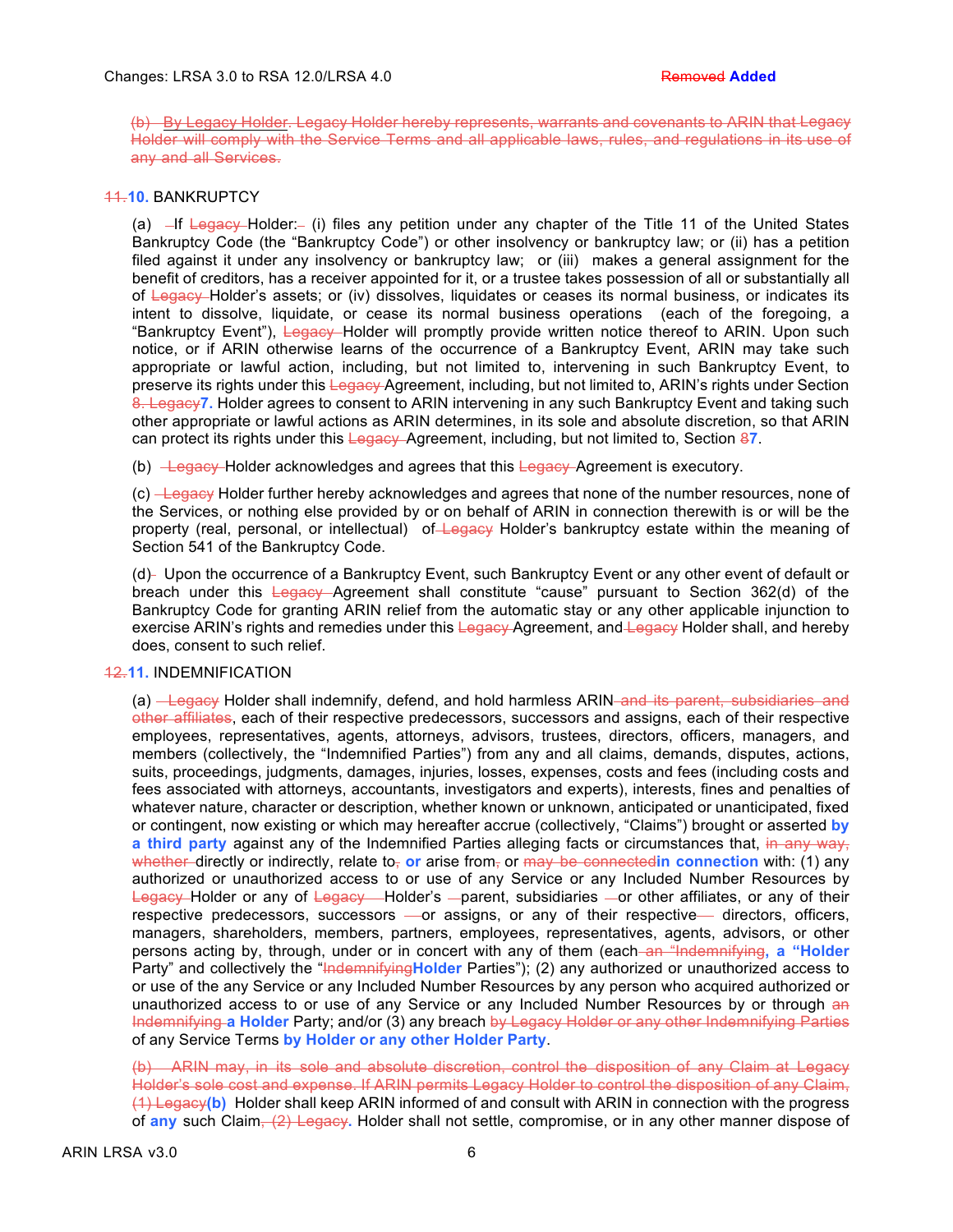any Claim without the prior written consent of ARIN<del>, and (3)</del>. Holder shall not engage in any action or **omit to take any action in connection with any Claim that would likely result in harm or have an adverse consequence to ARIN, any of ARIN's rights pursuant to any Service Terms, or any Included Number Resources or other number resources.** ARIN shall have the right to participate in the settlement, compromise and/or disposition of any Claim at Legacy**. Holder may retain counsel to defend against any Claims provided Holder may retain such counsel only upon prior written approval by ARIN, such approval not to be unreasonably withheld. If, in ARIN's reasonable judgment, (i) a potential or actual conflict exists or arises between the interest of ARIN and Holder in any such Claim or (ii) Holder fails to diligently and fully perform its obligations under this Section 11, ARIN shall have the right to (i) retain its own counsel, whose reasonable fees and costs will be paid by Holder, to defend the Indemnified Parties and (ii) control the disposition of any Claim at** Holder's sole cost and expense.

(c) Legacy Holder shall provide written notice to ARIN promptly of the assertion against Legacy Holder or any other person of any Claim or the commencement of any Claim, whether or not an Indemnified Party is named or identified in the Claim**, alleging facts or circumstances that, in any way, whether directly or indirectly, relate to, arise from, or may be connected with any Service Terms**.

#### 13.**12.** DISCLAIMERS, EXCLUSIONS, AND LIMITATIONS

(a) -DISCLAIMER OF WARRANTIES. LEGACY HOLDER ACKNOWLEDGES AND AGREES THAT THE SERVICES, INCLUDING, WITHOUT LIMITATION, THE INCLUDED NUMBER RESOURCES AND THE REGISTRATION THEREOF, ARE PROVIDED ON AN "AS-IS" -BASIS WITH ALL RISKS AND FAULTS ASSOCIATED THEREWITH. **EXCEPT AS PROVIDED IN SECTION 9 (REPRESENTATIONS AND WARRANTIES) ABOVE,** ARIN MAKES NO REPRESENTATION, WARRANTY OR COVENANT OF ANY KIND WITH RESPECT TO ANY SERVICES OR ANY INCLUDED NUMBER RESOURCES, WHETHER EXPRESS, IMPLIED OR STATUTORY, INCLUDING, WITHOUT LIMITATION, ANY IMPLIED WARRANTIES OF MERCHANTABILITY, FITNESS FOR A PARTICULAR PURPOSE, SATISFACTION OF REQUIREMENTS, NON-INFRINGEMENT, OR ANY WARRANTY ARISING OUT OF A COURSE OF PERFORMANCE, DEALING, TRADE OR USAGE. AND ANY AND ALL SUCH REPRESENTATIONS, WARRANTIES AND COVENANTS ARE HEREBY DISCLAIMED BY ARIN AND WAIVED BY LEGACY HOLDER. WITHOUT LIMITING THE GENERALITY OF THE FOREGOING, ARIN DOES NOT REPRESENT, WARRANT OR COVENANT THAT ANY SERVICE OR INCLUDED NUMBER RESOURCE, OR ANY ACCESS OR USE THEREOF: (i) WILL BE UNINTERRUPTED, (ii) WILL BE FREE OF DEFECTS, INACCURACIES, OR ERRORS, (iii) -WILL MEET-LEGACY HOLDER'S REQUIREMENTS, OR (iv) WILL OPERATE IN THE CONFIGURATION OR WITH OTHER HARDWARE OR SOFTWARE LEGACY**THAT** HOLDER USES.

(b) -EXCLUSION -OF LIABILITIES AND DAMAGES. NOTWITHSTANDING -ANYTHING TO THE CONTRARY, ARIN**NEITHER PARTY** WILL NOT BE LIABLE TO LEGACY HOLDER**THE OTHER** OR TO ANY THIRD PARTY, INCLUDING, WITHOUT LIMITATION, ANY CLIENTS OR CUSTOMERS OF LEGACY HOLDER, FOR ANY LIABILITIES AT LAW OR IN EQUITY OR FOR ANY DAMAGES, INCLUDING, WITHOUT LIMITATION, CONSEQUENTIAL, INCIDENTAL, INDIRECT, PUNITIVE, EXEMPLARY, OR SPECIAL DAMAGES (INCLUDING, WITHOUT LIMITATION, LIABILITIES OR DAMAGES RELATING TO LOST PROFITS, LOST DATA, OR LOSS OF GOODWILL) -ARISING -OUT OF, RELATING- TO, OR CONNECTED WITH ANY SERVICES, ANY INCLUDED NUMBER RESOURCES, OR OTHERWISE IN CONNECTION THEREWITH, WHETHER BASED ON CONTRACT, TORT OR ANY CAUSE OF ACTION, EVEN IF LEGACY HOLDER**THE OTHER PARTY** IS ADVISED OF THE POSSIBILITY OF SUCH DAMAGES.

(c)- LIMITATION OF LIABILITY. IN NO EVENT, WHETHER BASED ON CONTRACT, TORT, STATUTE, OR ANY CAUSE OF ACTION, WILL ARIN'S**A PARTY'S** LIABILITY TO LEGACY HOLDER**THE OTHER PARTY** OR ANY THIRD PARTY, INCLUDING, WITHOUT LIMITATION, ANY CLIENTS OR CUSTOMERS OF LEGACY HOLDER, EXCEED IN THE AGGREGATE THE GREATER OF (i) THE AMOUNT PAID BY LEGACY HOLDER- TO -ARIN -FOR -THE -SERVICES -DURING THE- SIX -(6) - MONTHS- IMMEDIATELY PRECEDING THE EVENT THAT GIVES RISE TO SUCH LIABILITY OR (ii) ONE HUNDRED U.S. DOLLARS (US\$100.00).

(d) EXCULPATION AND WAIVER. NEITHER LEGACY HOLDER NOR ANY OF THE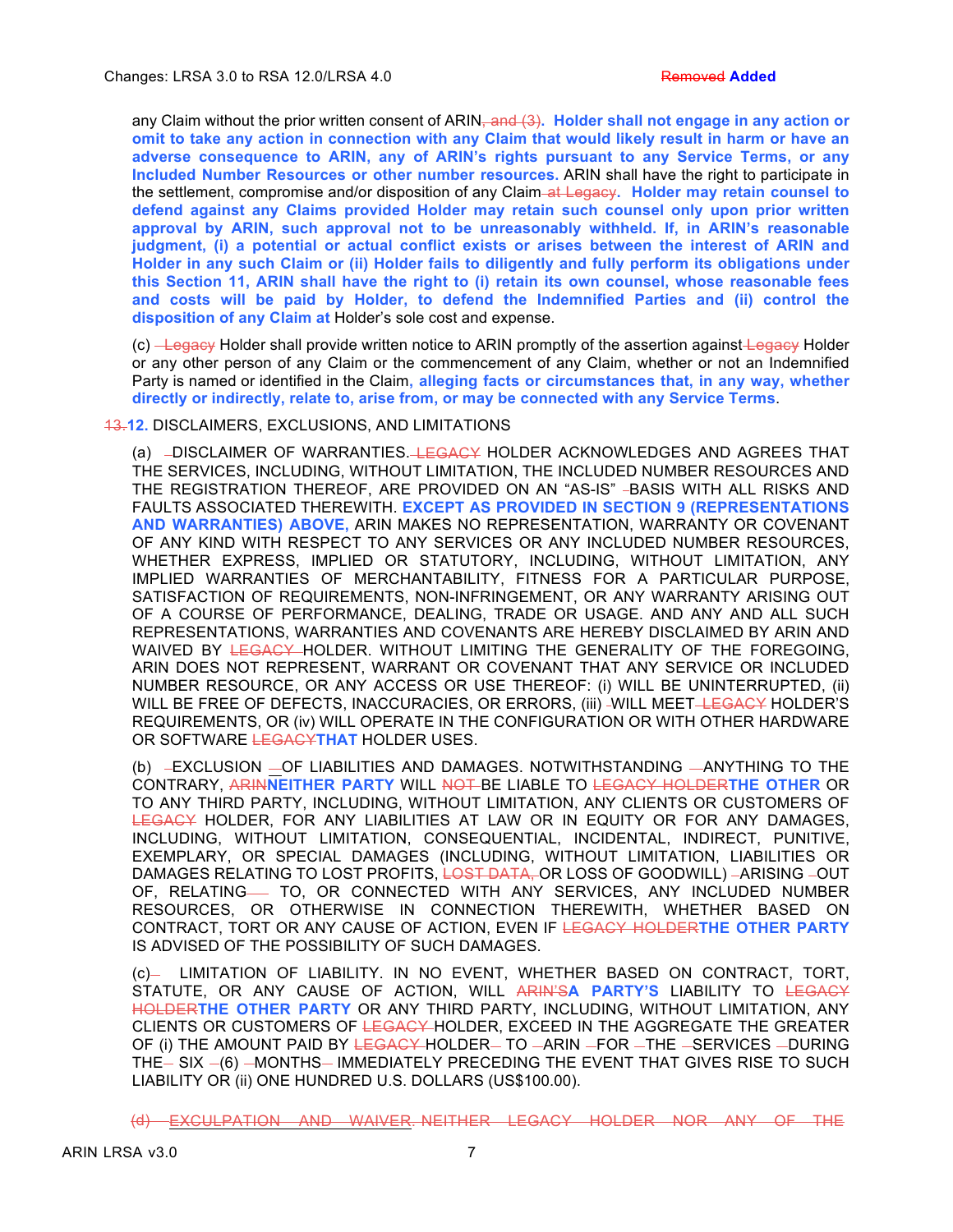OTHER INDEMNIFYING PARTIES WILL HAVE ANY CLAIM, AND LEGACY HOLDER (ON BEHALF OF ITSELF AND THE OTHER INDEMNIFYING PARTIES) HEREBY EXPRESSLY WAIVES AND FOREVER RELEASES AND DISCHARGES ANY AND ALL CLAIMS AGAINST ARIN AND/OR ANY OTHER INDEMNIFIED PARTIES WITH RESPECT TO ANY SERVICE OR ANY INCLUDED NUMBER RESOURCES.

14.

# **13.** TERM AND TERMINATION.

(a)  $-$ Term. Unless earlier terminated in accordance with the termination provisions of this Legacy Agreement, the term of this Legacy Agreement shall commence on the date Legacy-Holder first receives any Service and shall continue for one (1) year thereafter. This Legacy Agreement shall renew automatically unless earlieruntil terminated in accordance with the termination provisions of this Legacy Agreement or if Legacy Holder gives written notice **of termination** to ARIN of its desire not to renew this Legacy Agreement.

(b) Termination or Suspension of Services **or Termination of Agreement** for Cause by ARIN. ARIN shall have the right to stop**suspend** Services pursuant to a breach **without notice to Holder if Holder breaches any** of Sections 3 **2**(c), 3**2**(e)**), 4** or 5**7**. In addition, ARIN may exercise its judgment to immediately stop**suspend** Services upon written notice to Legacy Holder if Legacy Holder breaches Sections 3(d) 4(c), 8,**Holder pursuant to Section 2(e)** or 12.**if Holder breaches Section 2(d) or Section 11. Upon ARIN's written notice to Holder,** ARIN shall have the right to immediately terminate this Agreement for cause upon ARIN's written notice to Legacy Holder for: (i) Legacy Holder's failure to pay fees pursuant to Section 5**4**; (ii) Legacy Holder's breach of Section 3(c); (iii) Legacy Holder's material breach of Section 3-2(c), Section 2(d);) or (iv Section 7; or (iii) pursuant to Section 3 **2**(e). Without limiting ARIN's right to terminate this Agreement in the preceding sentence, if Legacy **If** Holder breaches any other provision of this Legacy Agreement and such breach remains uncured by Legacy Holder **(**as determined by ARIN in its reasonable determination after**) for** sixty (60) days following ARIN's written notice to Legacy Holder**after the date** of such**ARIN's written notice of the** breach, ARIN shall have the right to terminate this Legacy Agreement for cause. Legacy Holder may utilize Section 15**14**(k) to dispute any ARIN termination or suspension of Services.

(c) Termination for Cause by Legacy Holder. Legacy Holder shall have the right to seek to**. Holder may** terminate this Legacy Agreement for cause, by giving written notice thereof to ARIN and complying first with Section 15(k),, if: -(i) -ARIN materially breaches this Legacy Agreement and such *material* breach remains uncured for thirty (30**sixty (60**) days after ARIN's receipt of written notice of the breach from Legacy Holder; (ii) ARIN refuses to provide the Services with respect to Legacy Holder's Included Number Resources, except where ARIN has stopped the Services or terminates this Legacy Agreement pursuant to Section 14(b); **as permitted herein;** (iii) ARIN enforces any Policy against Legacy Holder which has been applied in violation of <del>Section 6</del> this Agreement and does not remedy any material **adverse effect caused by such action within sixty (60) days' after written notice thereof**; or (iv) ARIN assesses a Legacy Maintenance Fee in violation of Section 5(a).**4(a) and does not cure such violation within sixty (60) days' after written notice thereof.** If ARIN formally disputes Legacy Holder's right to terminate this Legacy Agreement, ARIN shall respond in writing to Legacy Holder and may deny its actions are a breach or alternatively indicate its corrective action. Any failure of ARIN to respond to Legacy Holder in writing shall constitute a denial of the breach and create a dispute between the parties which will be resolved pursuant to Section 15**14**(k). If the Legacy Holder still seeks to terminate this Legacy Agreement for cause after receiving a response from ARIN, it must bring action pursuant to Section 15**14**(k), and obtain a judgment by the Arbitrator chosen for this purpose that such cause to terminate exists. If such a cause for termination is found by the Arbitrator against ARIN, this Legacy Agreement will be terminated, ARIN will be under no obligation to provide any of the Services under this Legacy Agreement, and the Included Number Resources will resume the status they had prior to this Legacy Agreement.

(d)  $-V$ oluntary Termination by *Legacy*-Holder with Return of Included Number Resources to ARIN. Legacy Holder shall have the right to terminate this Legacy Agreement at any time if it returns to ARIN, without limitation, all **rights to** Included Number Resources. If Legacy Holder wishes to terminate this Legacy Agreement in accordance with this Section 4413(d), the Legacy Holder must submit written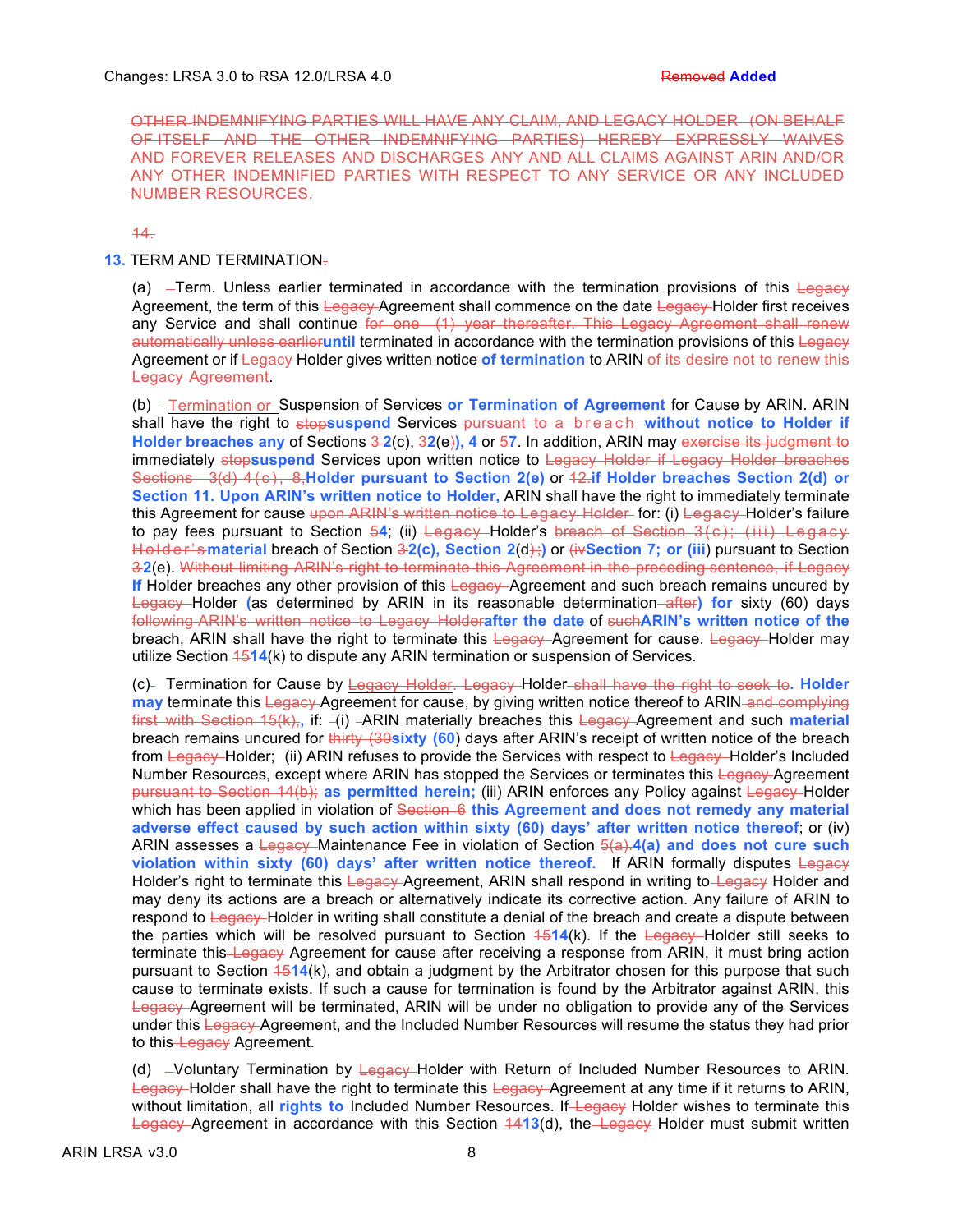notice to ARIN of its intent to return, in total, all Included Number Resources, and ARIN will accept the return of the Included Number Resources thirty (30) days after such notice being provided.

(e) Effect of Termination. Except as described in Section 14**13**(c) and 15**14**(k), if this Legacy Agreement expires or is terminated, then (i) ARIN will immediately revoke the Included Number Resources and otherwise cease providing the Services and will have no liability for doing so, and (ii) Legacy-Holder remains liable for all fees payable to ARIN for Services rendered up to and including the date of expiration or termination.

(f) -Survival. The defined terms and the following sections of this Legacy Agreement, as well as any **other provision which by its nature survives termination,** will survive termination or expiration of this Legacy Agreement and remain in effect: 3(c), 3(d), 3**2**(e), 3**2**(f), 4(c), 5(a), 5(c),8**d), 7, 10**, 11, 12, 13, 14(e), 14**13**(f) and 15**14**.

## 15.**14.** GENERAL PROVISIONS.

(a)- Assignment.

 $(i)$  -Legacy Holder may not assign or transfer, whether voluntarily or by operation of law, this Legacy Agreement or any of its rights or obligations under it, without ARIN's prior written permission, which may not be unreasonably withheld if such assignment and/or transfer is consistent with ARIN's Transfer Policies as included in the Policies. The event of any transaction  $-($ whether a merger, acquisition, or sale) in which Legacy-Holder's controlling managerial and/or voting interest changes during the term of this Legacy-Agreement shall be considered an assignment. Any attempt by Legacy Holder to assign or transfer this Legacy Agreement or any rights or obligations under it, other than as provided in this Section  $\frac{4514}{a}$ (a)(i), will be of no force or effect.

(ii)  $-ARIN$  shall have the right to freely assign this Legacy-Agreement upon written notice to Legacy Holder if ARIN is changing its corporate organization to permit a successor organization to provide the Services contemplated by this Legacy Agreement.

(b) Relationship of Parties. The relationship between the parties is and will be that of independent contractors. No joint venture, partnership, employment, agency, or similar arrangement is created between the parties. Neither party has the right or power to act for or on behalf of the other or to bind the other in any respect other than as expressly provided for in this Legacy-Agreement.

(c)  $-$  Entire Agreement. This  $\frac{L}{2}$  Equacy Agreement and the Policies  $-($ which are hereby incorporated by reference to the extent they do not conflict with this Legacy Agreement) constitute the entire understanding between the parties and replaces and supersedes any and all prior and contemporaneous agreements- and understandings, whether oral or written, express or implied, between the parties with respect to the Included Number Resources or any Services which are the subject matter of this Legacy Agreement. All other RSAs**agreements** between Legacy Holder and ARIN for number resources from ARIN (other than the Included Number Resources or any Services), **associated with such number resources,** if any, remain unchanged by this Legacy Agreement.

(d)  $-Waiver.$  No waiver of any provision or consent to any action under this Legacy Agreement will constitute a waiver of any other provisions or consent to any other action, nor will such waiver or consent constitute a continuing waiver or consent or commit any party to provide past or future a waiver or consent.

(e) -Severability. If any provision of this Legacy Agreement is determined to be illegal, invalid, or otherwise unenforceable by a court or tribunal of competent jurisdiction, then to the extent necessary to make such provision and/or this Legacy-Agreement legal, valid, or otherwise enforceable, such provision will be limited, construed, or severed and deleted from this Legacy Agreement, and the remaining portion of such provision and the remaining other provisions hereof will survive, remain in full force and effect, and continue to be binding, and will be interpreted to give effect to the intention of the parties insofar as possible.

(f)  $-Successors$  and Assigns. This Legacy Agreement will be binding upon and inure to the benefit of the parties and with respect to ARIN, its successors and permitted assigns, and with respect to  $\epsilon$ Holder, its permitted successors and permitted assigns.

(g)  $-No$  Third-Party Rights. This Legacy Agreement is made solely for the benefit of the parties and does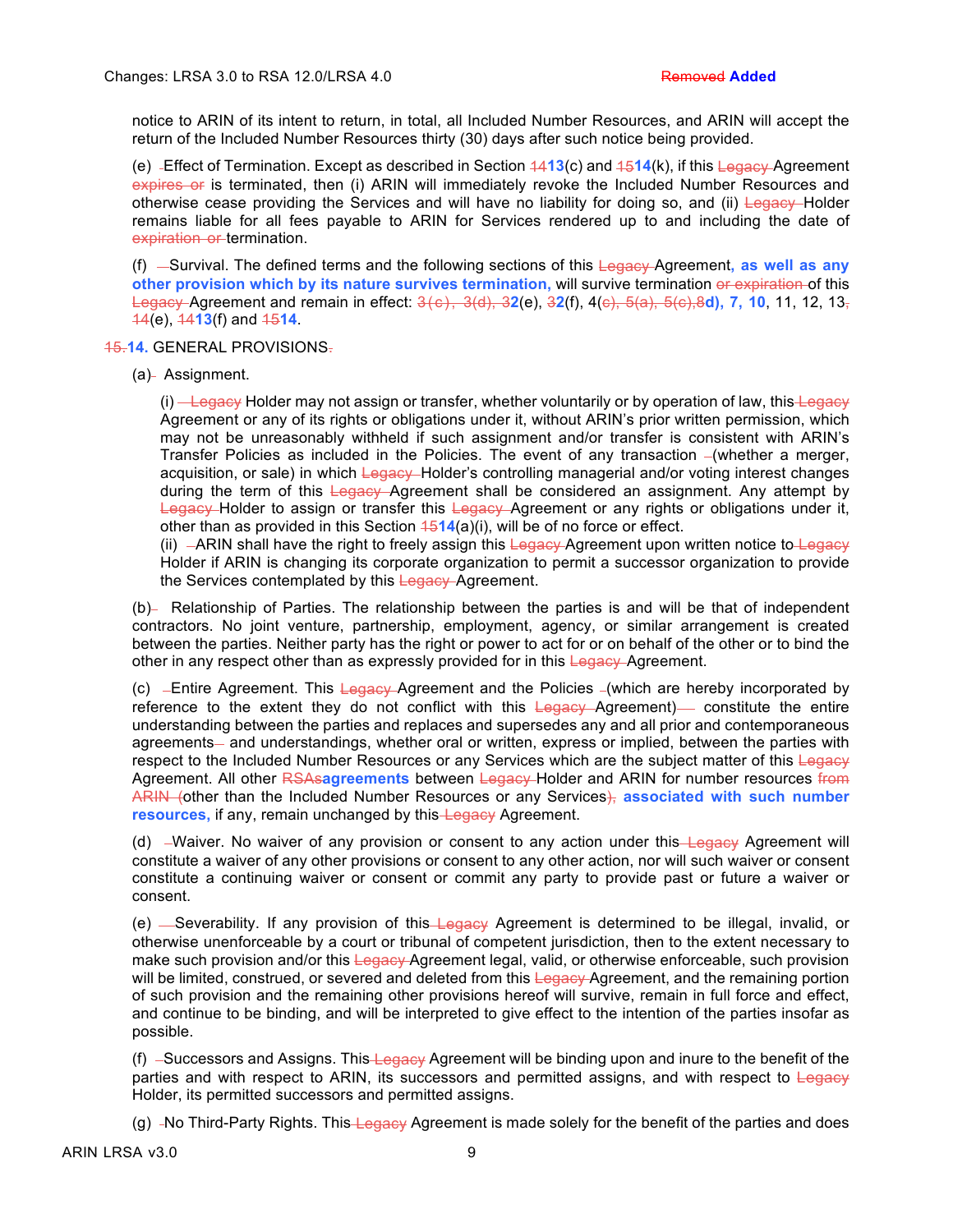not, and will not, be construed to grant any rights or remedies to any other person or entity other than as expressly provided for in this Legacy Agreement.

(h) -Construction. This Legacy Agreement will be construed as if it was jointly drafted by both parties and may not be construed against either one. The word - "including" - means - "including, without limitation." The terms "herein," "hereof" and "hereunder" and other words of similar import refer to this—Legacy Agreement as a whole and not to any particular article, section or other subdivision. Unless the context of this Legacy Agreement otherwise requires, words using singular or plural number also include the plural or singular number, respectively. The headings contained in this Legacy-Agreement are for the purposes of convenience only and are not intended to define or limit the contents of the provisions contained therein.

 $(i)$  Written Notice. All "written notice" or notice required or permitted to be given in writing under this Legacy Agreement will be delivered to the other party by any of the following methods: -(i) hand delivery, (ii) certified U.S. or international mail, return receipt requested, postage prepaid, (iii) reputable overnight courier, (iv) electronic mail, (v) facsimile, or (vi) electronic messaging via ARIN Online.**, or (vi)**  facsimile. If Legacy Holder gives notice to ARIN, it must use ARIN's current address, which is currently: ARIN, Attention: Financial and Legal Services Department, 3635 Concorde Parkway, Suite 200, Chantilly, VA 20151, or the following e-mail address: billing@arin.net. **ARIN shall update Holder with any changes to this address by written notice pursuant to this Section.** If ARIN provides notice to Legacy Holder, ARIN must use the contact information provided by Legacy Holder to ARIN during the application process or other contact information provided by Legacy Holder in accordance with the terms of this Section. All notices will be deemed received and effective as follows: (i) if by hand-delivery, on the date of delivery, (ii) if by delivery via U.S. or international mail, on the date of receipt appearing on a return receipt card, (iii) if by overnight courier, on the date receipt is confirmed by such courier service, (iv) if by electronic mail, 24 hours after the message was sent, if no "system error" or other notice of non-delivery is generated, or (v) if by electronic messaging, at the next successful login to ARIN Online by the notified contact.

(i) — Force Majeure. Neither party shall be deemed in default hereunder, nor shall either party be responsible for any cessation, interruption, or delay in the performance of its obligations under this Legacy Agreement where such failure of performance is the result of any force majeure event, including, but not limited to, earthquake, flood, fire, storm, natural disaster, act of God, civil disturbances, war, terrorism, armed conflict, riots, failure of contractors or subcontractors to perform, labor strike, lockout, boycott, or acts of governmental authorities. **or any event similar to the foregoing (each a "Force**  Majeure Event"). In the event a force majeure event**Force Majeure Event** extends for a period in excess of thirty (30) days in the aggregate and prevents a party from performing its obligations under this Legacy Agreement, the other party may, in its discretion, terminate this Legacy Agreement immediately upon written notice to the party affected by the force majeure event. If, pursuant to this force majeure provision, a party terminates this Legacy Agreement, ARIN will cease to provide Services under this Legacy Agreement and the Included Number Resources will resume the status they had prior to this Legacy Agreement.

(k) Governing Law, Jurisdiction, Venue and Dispute Resolution.

 $(i)$   $\overline{\text{This} + \text{edge}}$  Agreement and the parties' performance under it shall be governed in all respects by, and construed in accordance with, the laws of the Commonwealth of Virginia and, as applicable, the United States of America.

(ii) In the event of any dispute(s) regarding any term or condition or provision or performance or conduct arising out of or relating to this Legacy Agreement, the parties each agree to first seek resolution through cooperative settlement negotiations involving themselves or their representatives as they each deem appropriate; and, second, in the event cooperative settlement negotiations are not successful, or do not occur, within thirty (30) days after a party initiates such negotiations, the parties agree to submitthat upon the request of either party any unresolved dispute(s) shall be submitted to binding and final arbitration for resolution. If Legacy Holder's principal place of business is in the United States, such arbitration shall be held in Washington, D.C., or by agreement of both parties at any other location, in accordance with the rules of the American Arbitration Association ("AAA") then in effect. If the Legacy Holder's principal place of business is in Canada, such arbitration shall be held in Ottawa, Canada, or by agreement of both parties at any other location, in accordance with the rules of the locally prevalent equivalent of AAA arbitration rules then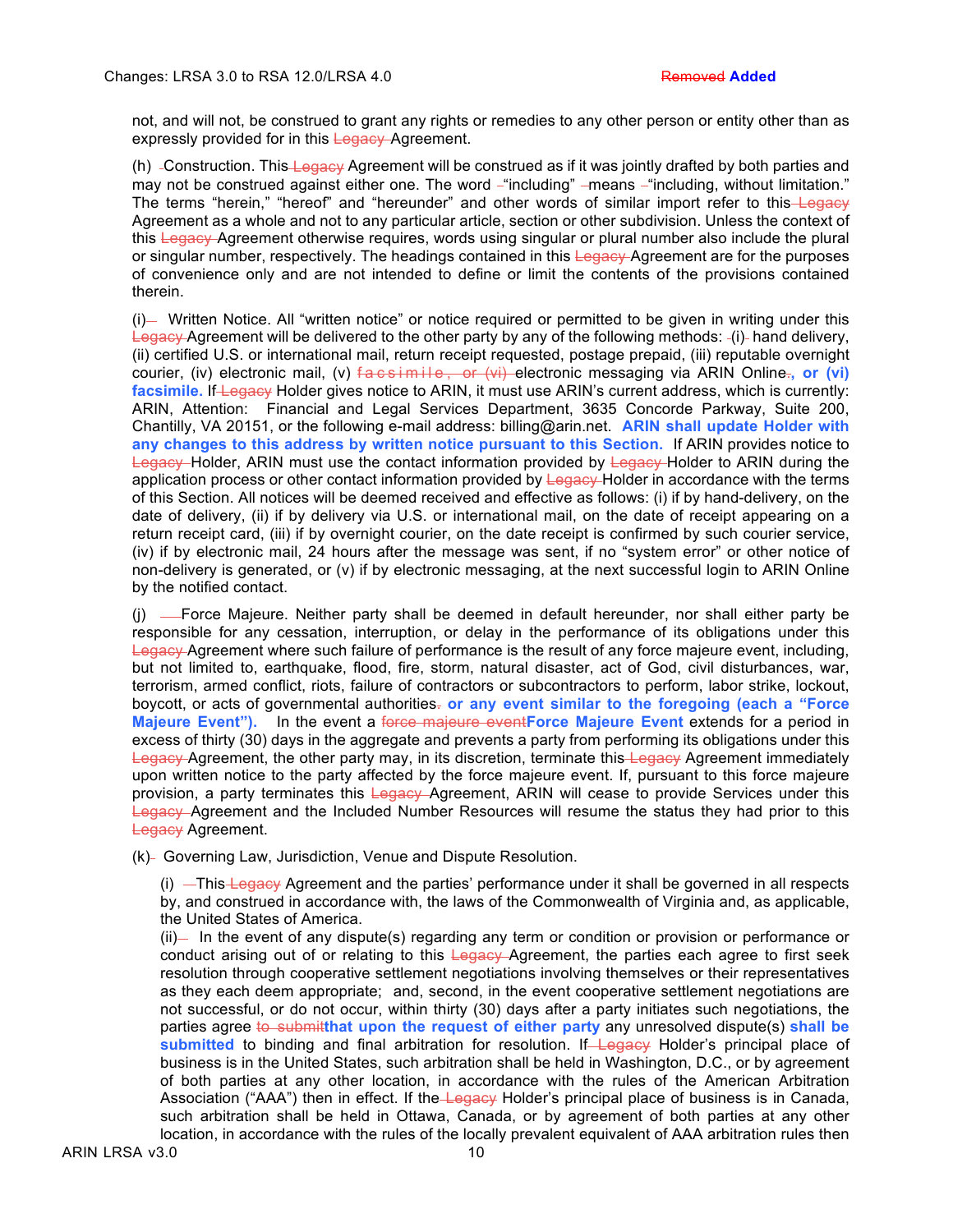in effect. If Legacy Holder's principal place of business is in any country other than the United States or Canada but otherwise within ARIN's service region, such arbitration shall be held in Miami, Florida, or by agreement of both parties at any other location, in accordance with the rules of the AAA then in effect. A single arbitrator shall be selected by the parties by striking in turn from a list of arbitrators supplied by the AAA or, as applicable, the locally prevalent equivalent of AAA. Each party shall bear their own attorneys' fees, and the initiating party shall initially bear the costs of the arbitration's expenses. Any judgment upon the award rendered pursuant to the arbitration proceeding may be entered in any court having competent jurisdiction. Notwithstanding the foregoing in this Paragraph, either party may bring an action before the United States District Court for the Eastern District of Virginia or the Circuit Court for Fairfax County, Virginia for a temporary restraining order, preliminary injunction and/or other injunctive relief to seek to maintain the status quo between the parties pending resolution of the dispute(s)  $\overline{-}$  in accordance with the terms of this Paragraph; provided that, for a Canadian domiciled entity, such action may also be brought in the above listed US courts, the Ontario Superior Court of Justice for those domiciled in Ontario, or the equivalent court in the Canadian province where the entity is headquartered.

(iii) If Legacy Holder is part of a national, state, or local government authority whose laws or regulations strictly require that the laws of that particular jurisdiction or domicile must apply to this Legacy Agreement and ARIN is provided with written substantiation of such requirement reasonably acceptable to ARIN, this Legacy-Agreement shall also be governed pursuant to the such laws. If there is a dispute regarding applicability of such laws to this Legacy-Agreement, it shall be resolved in accordance with Section  $\frac{451}{4}$ (k)(ii).

(I)  $-$  Subsequent  $-$ Version(s). If any subsequent  $-$ version(s)  $-$ of the Legacy Registration Services Agreement is authorized by ARIN, the parties may choose to substitute a signed copy of the thenexisting subsequent version, with all its terms, instead of this Legacy-Agreement, and the Included Number Resources and other Services will then be governed by the subsequent version. The consideration for such change is the original agreement and the agreement to abide by the revised terms. There is no requirement for a Legacy-Holder who has signed this Legacy Agreement to engage in any subsequent version.

(m) Expenses. Except as specifically set forth in this Legacy Agreement, the parties agree to pay their own expenses related to this-Legacy Agreement.

(n) Amendment. Except as set forth in Section 2(b**1(d**), no amendment of any provision of this Legacy Agreement shall be valid unless the same shall be in writing and signed or authorized in writing by ARIN, which writing specifically references such as an amendment to this Legacy-Agreement.

(o)  $-$ Execution. This Legacy Agreement may be executed by a party's signature and copies of this Legacy Agreement so executed and delivered shall have the same force and effect as an original. This Legacy Agreement may be executed in two **(2)** or more counterpart signature pages, each of which shall be deemed an original, but all of which together shall constitute one and the same instrument.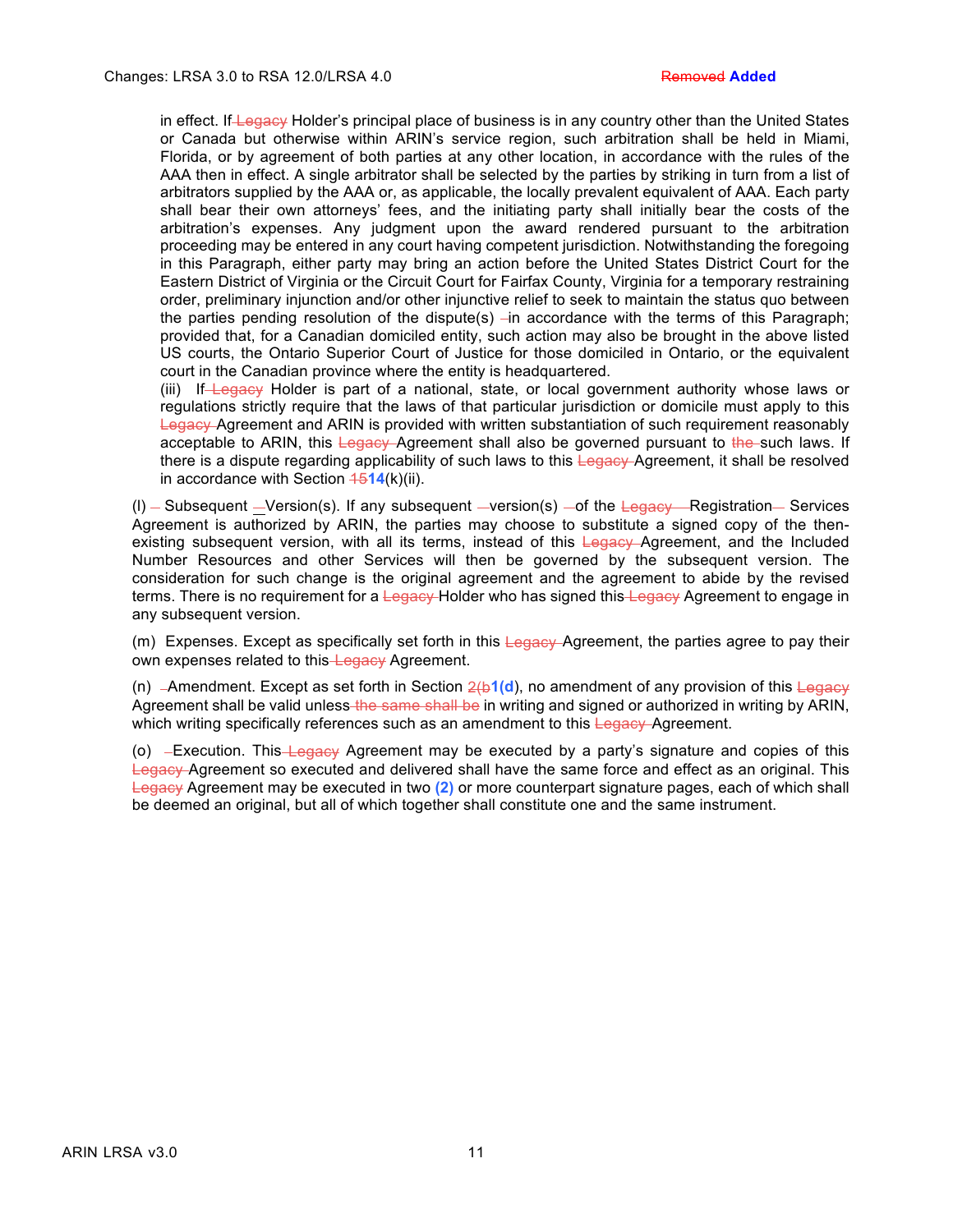Legacy Holder

**[REMAINDER OF PAGE INTENTIONALLY LEFT BLANK]**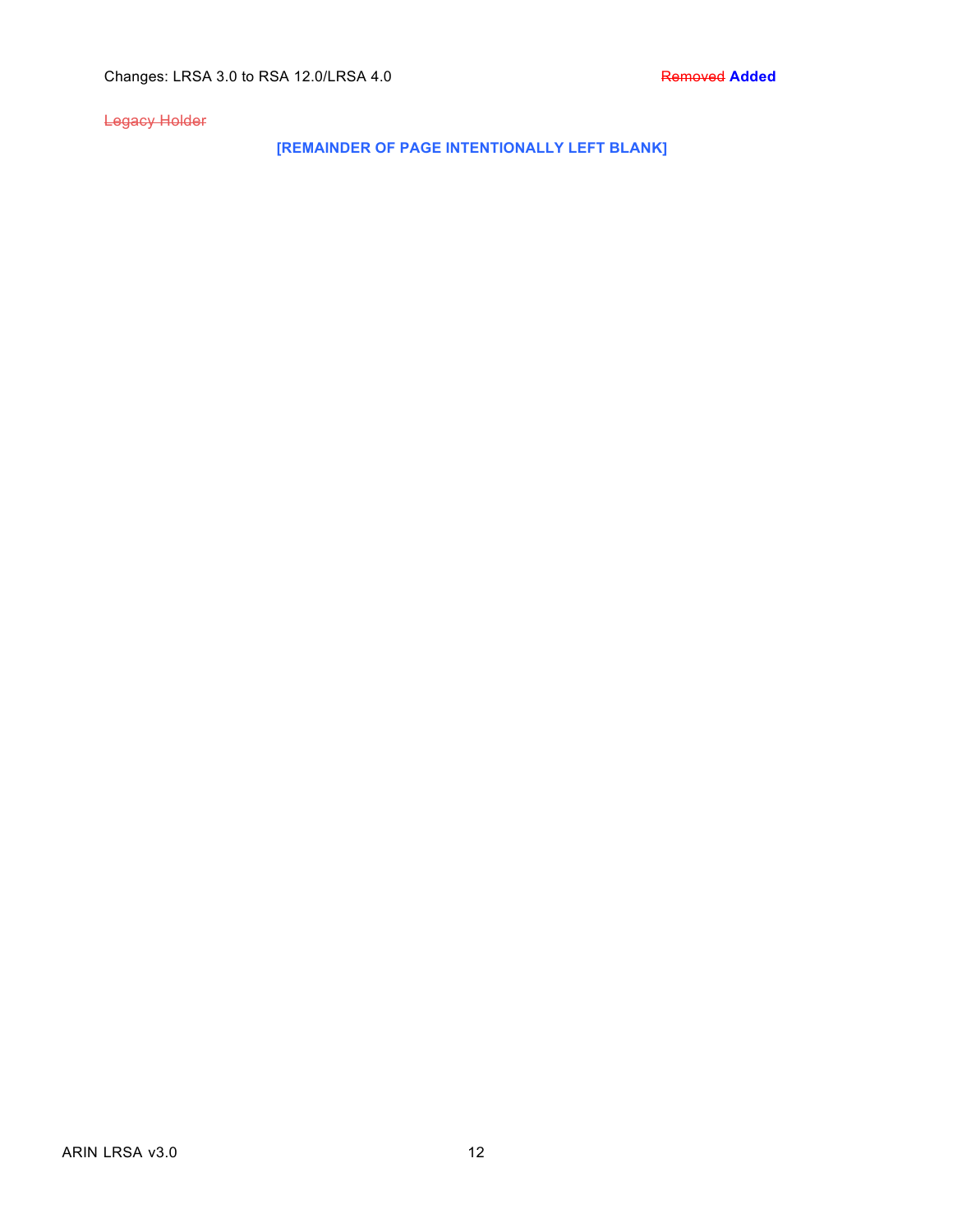# **Each party hereby accepts, without modification, all of the terms and conditions of this** Legacy **Registration Services Agreement.**

| Agreed: (This section to be completed by<br>Holder)                        | <b>Authorized Officer</b>                        |
|----------------------------------------------------------------------------|--------------------------------------------------|
| Legal Name of Company (Holder):                                            | Name (Print):                                    |
| D/B/A (if any):                                                            | Title (Print):                                   |
| ORG ID:                                                                    | Signature:                                       |
| <b>Ticket Number:</b>                                                      | Date:                                            |
| <b>Billing Contact Information if different from</b><br>authorized officer | <b>Contact Information of Authorized Officer</b> |
| Name (Print):                                                              | Phone:                                           |
| Title (Print):                                                             | E-Mail:                                          |
| Phone:                                                                     | <b>Street Address:</b>                           |
| E-Mail:                                                                    | City and State:                                  |
| <b>Street Address</b>                                                      | Postal Code:                                     |
| City and State                                                             | Country:                                         |
| Postal Code:                                                               |                                                  |
| Country:                                                                   |                                                  |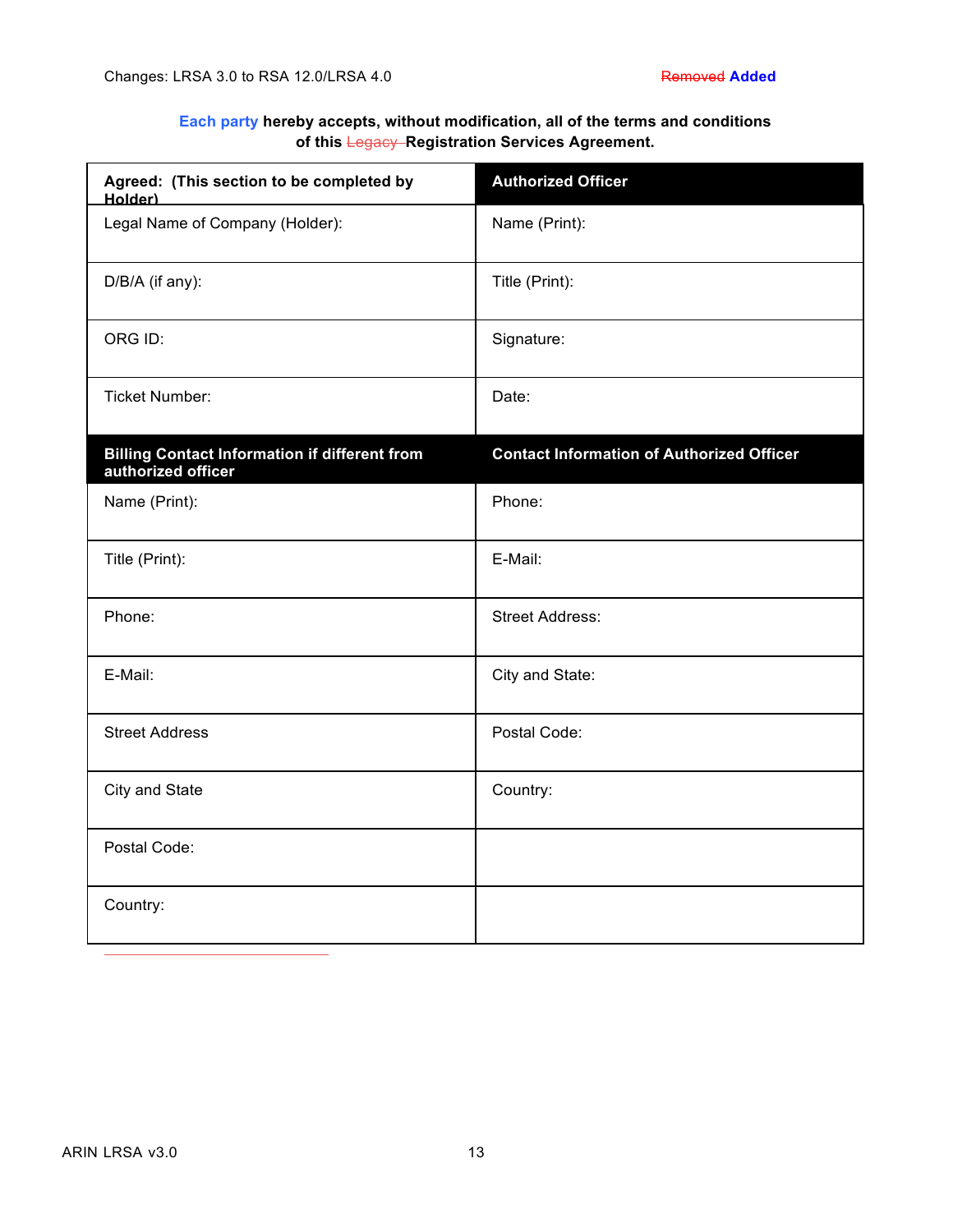# **American Registry for Internet Numbers, LTD. By: (This section to be completed by ARIN)**

| <b>ARIN's Authorized Contracting Agent</b> |            |
|--------------------------------------------|------------|
| Name (Print):                              | Signature: |
|                                            | Date:      |